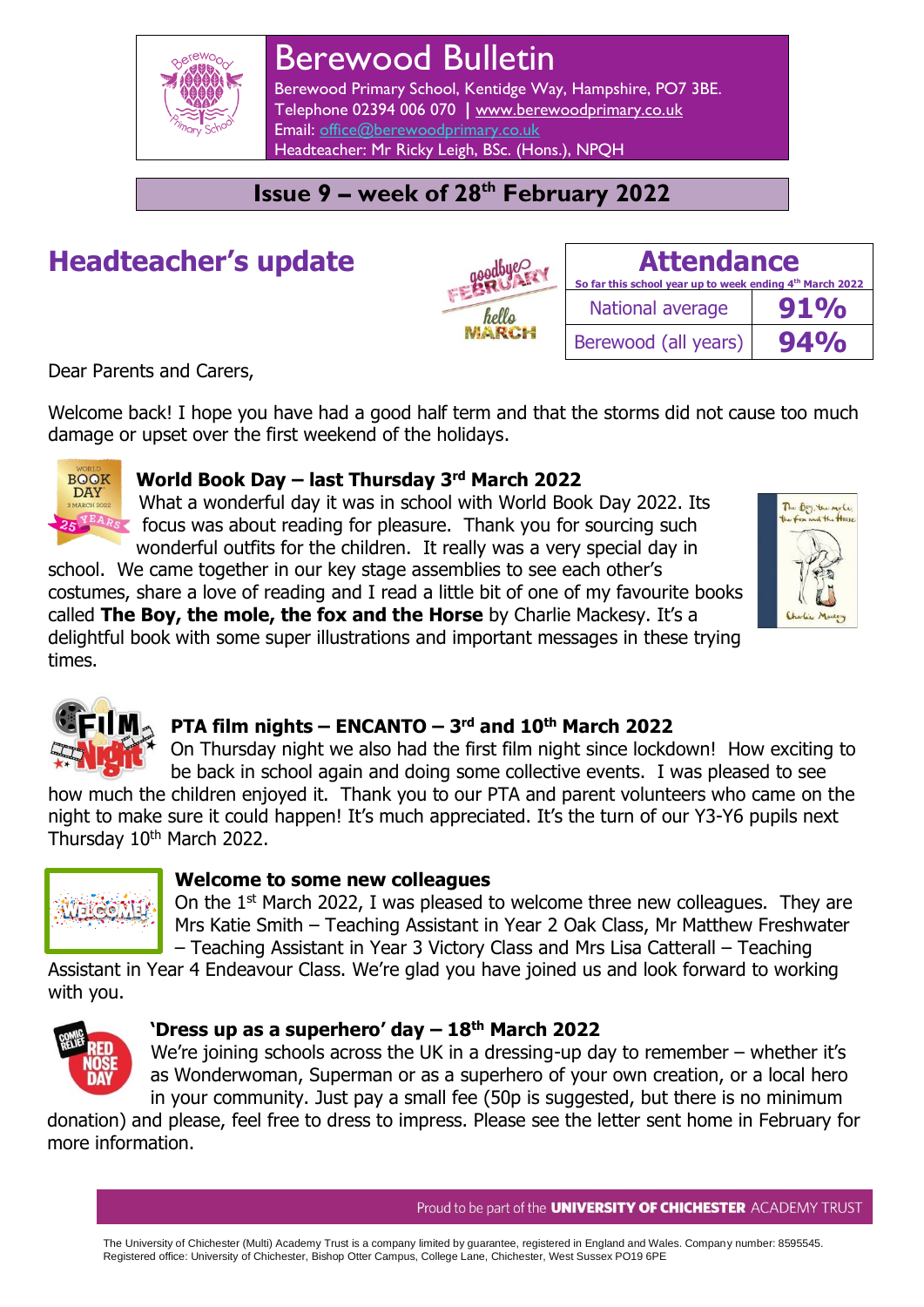|                    | <b>MPORTANT</b><br><b>DATESA</b>                                                  | Here are our latest set of dates. As more<br>dates are confirmed, we will update this<br>and send it out. |  |
|--------------------|-----------------------------------------------------------------------------------|-----------------------------------------------------------------------------------------------------------|--|
| 7 March 2022 and   | Parents Consultations via Zoom, 3.30- 6.00 p.m. (all classes except 3             |                                                                                                           |  |
| 9 March 2022       | <b>Victory and 2 Oak</b> ) – see letter sent home already                         |                                                                                                           |  |
| 14 and 15 March    | Parents Consultations via Zoom, 3.30- 6.00 p.m. (Year 2 Oak class only) -         |                                                                                                           |  |
| 2022               | see letter sent home already                                                      |                                                                                                           |  |
| 18 March           | Red Nose Day $-$ see letter sent home already and note earlier in the bulletin    |                                                                                                           |  |
| 31 March           | PTA disco night - more information to follow                                      |                                                                                                           |  |
| 7 April            | PTA disco night – more information to follow                                      |                                                                                                           |  |
| 8 April            | End of Spring term - pupils leave after lunch                                     |                                                                                                           |  |
| $11 - 22$ April    | <b>Easter Break</b>                                                               |                                                                                                           |  |
| 25 April           | Inset Day $-$ school closed to pupils                                             |                                                                                                           |  |
| 26 April           | Term re-starts for pupils                                                         |                                                                                                           |  |
| 2 May              | <b>Bank Holiday</b>                                                               |                                                                                                           |  |
| 9 to 13 May        | Year 6 National tests (SATs)                                                      |                                                                                                           |  |
| 22 May $-$ 25 May  | Year 6 Residential Trip to PGL - Marchant's Hill                                  |                                                                                                           |  |
| $30$ May $-1$ June | Half term                                                                         |                                                                                                           |  |
| 2 June             |                                                                                   | Late May Bank Holiday (moved nationally to make a long Jubilee weekend)                                   |  |
| 3 June             | Extra Bank Holiday to mark The 70 <sup>th</sup> Jubilee for HM Queen Elizabeth II |                                                                                                           |  |
| 6 June             | Inset Day – school closed to pupils                                               |                                                                                                           |  |
| 7 June             | Term re-starts for all pupils                                                     |                                                                                                           |  |
| 14 June            | Class photographs                                                                 |                                                                                                           |  |
| 21 July            | End of the school year $-$ pupils leave after lunch                               |                                                                                                           |  |

#### **Chair of Governors' Update**

I was recently able to take a walk round school and witness the teachers, professional services staff and children in action.

I feel very fortunate to be able to go in to school (following all covid-19 protocols of course) and I am always pleasantly surprised by how quiet it feels as you walk round and it was really lovely to see all the children happy and engaged in their learning. The highlight of my visit was listening to a very powerful poem about racism read aloud by a Year 6 pupil, I was so impressed in fact, he was given a Governor's Award for Effort!

The Governing Body have been particularly impressed with the new displays in the corridors and so wanted to share some photos:





**Y4 Africa Display**



continued overleaf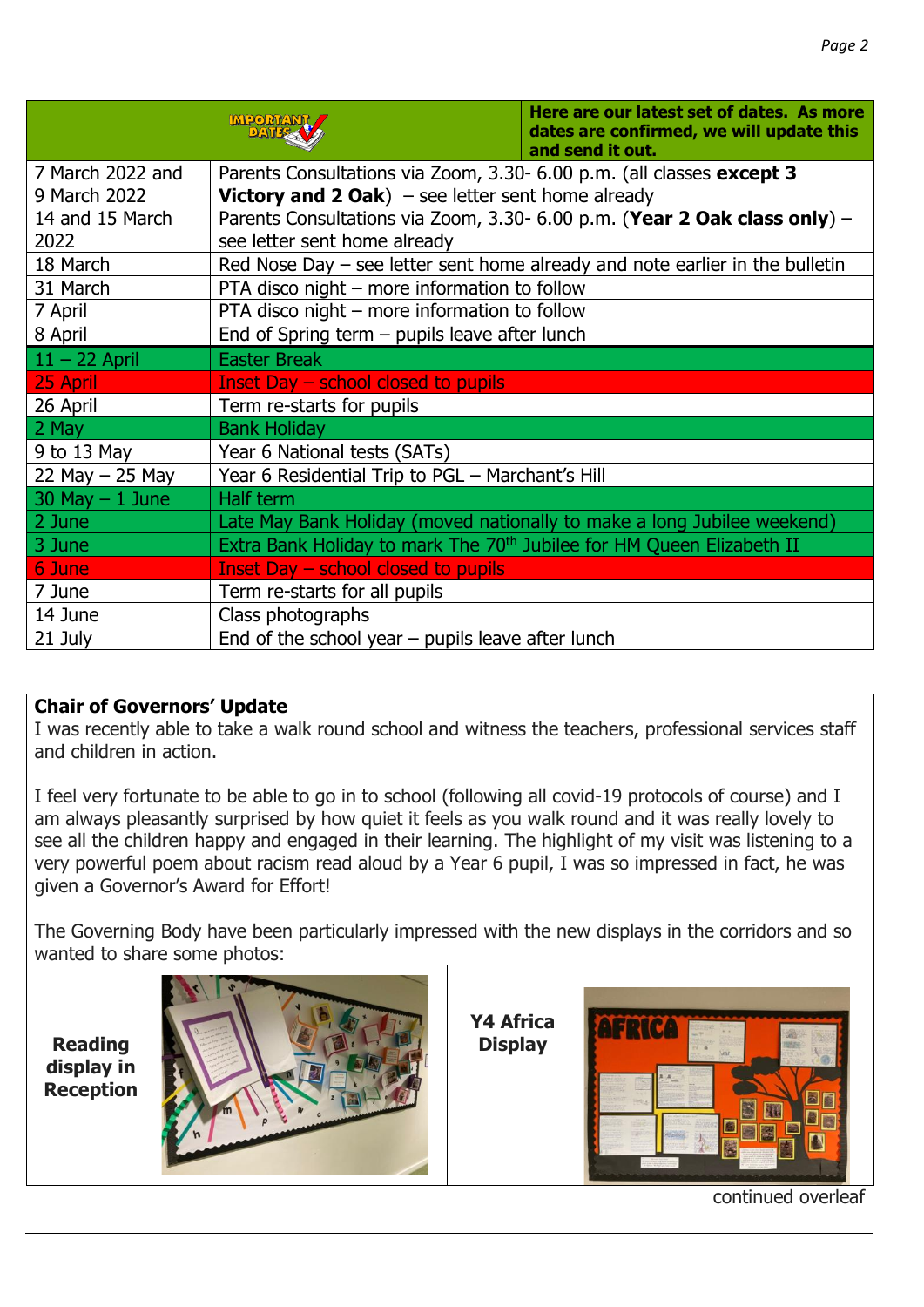#### **Author of the month display outside Y5 classes**



The Local Governing Body would like to thank the teachers and children for their hard work in pulling these together.

#### **A special thank you**



On a separate note, Governor Mrs Nicola Blackmore's term of service comes to an end next week and she will be stepping down from the Local Governing Body. On behalf of all the governors I would like to thank her for her dedication and input over the last four years.

Best wishes,

Mrs Ashley

Mrs Tammi Ashley Chair of Governors

| <b>PTA Update</b>       | <b>fundraising</b> | Please also see the minutes of the January meeting, sent with this |  |
|-------------------------|--------------------|--------------------------------------------------------------------|--|
| by Mike Anthony - Chair | staff parents E    | bulletin                                                           |  |
| Doar Daronte and Carors |                    |                                                                    |  |

Dear Parents and Carers,

I would just like to take this opportunity to say hello to you all.

After taking on the role of Chair at our last meeting in February, I would first like to pass on a huge thank you from us as a committee to Holly Spencer for all of her hard work and efforts during her time as Chair of the PTA. Prior to becoming Chair, Holly was Vice Chair, and has always been a visible parent at meetings prior to taking on an official role. It is with Holly's help that we have seen a number of events raise a great amount of money over the years which go towards supporting the school with various projects.

We are excited to help build upon this and grow the Berewood PTA to further support events and raise money for our school - all of which we can see the benefit from.

So from here, I'd like us to create a support network where we can get:

- more involvement
- at least one classroom representative to be the voice for their child's class, creating a better working link with the school
- a team of volunteer helpers that we can call upon (not all at the same time, nor the same individuals all the time)
- new ideas and feedback.